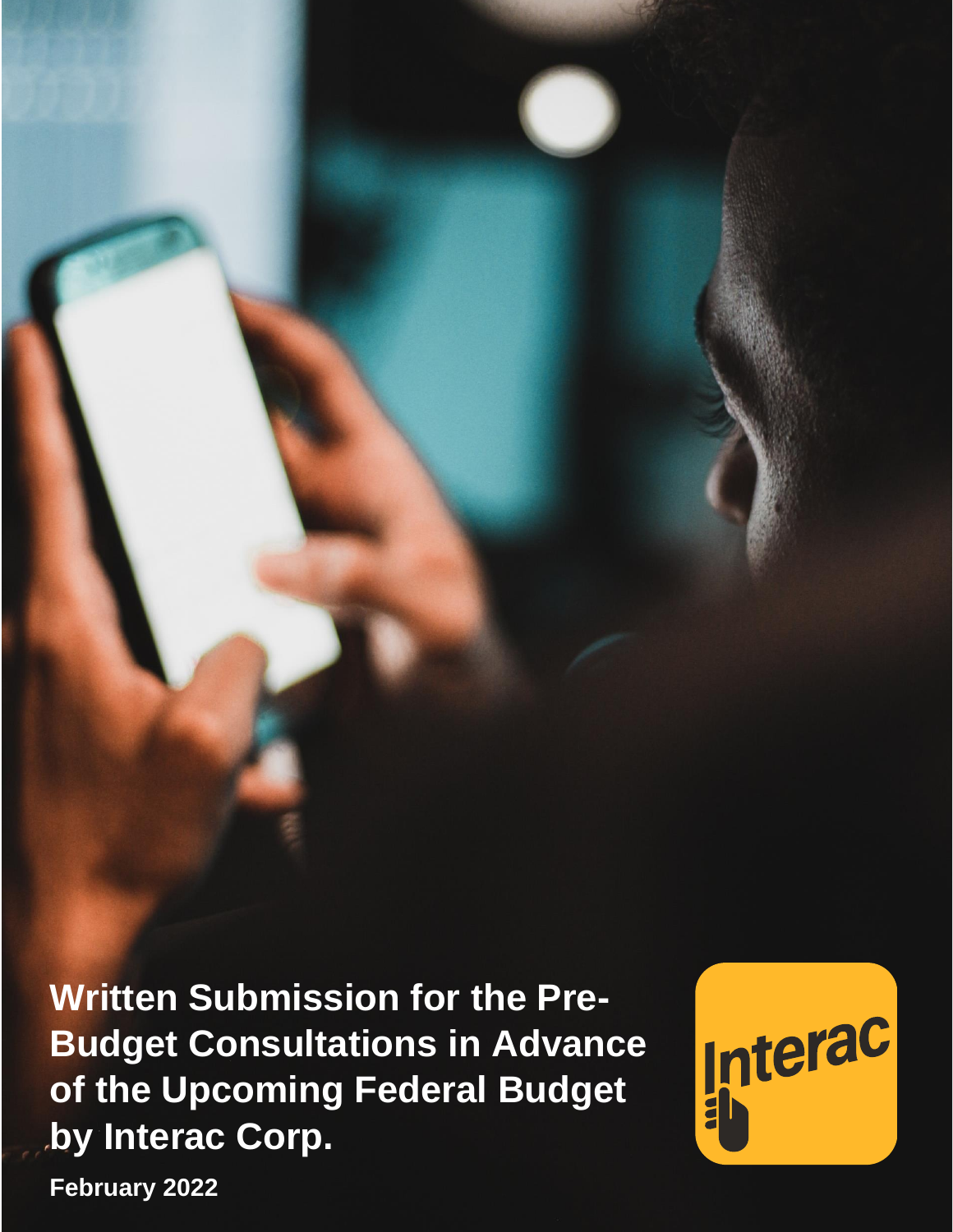### RECOMMENDATIONS

- 1. Enhance government-to-citizen and citizen-to-government payments through digital, real-time payment and disbursement options used by businesses and citizens alike.
- 2. Move forward with technical and policy changes required to support Canadians' use of digital identity, relying on foundational government credentials to allow individuals to assert their identity and authenticate themselves when accessing services and doing business both online and in-person.
- 3. Build on the momentum of Minister Freeland's release of the Open Banking Advisory Committee recommendation to implement a Canadian open banking framework by January 2023 and Minister Boissonnault's mandate letter commitment to implement an open banking system in Canada.
- 4. Ensure that ongoing retail payments legislative and regulatory reforms strike a balance between fostering innovation and maintaining the robust safety and security Canadian consumers and businesses expect from their financial services.

# **COVID-19 CONTINUING TO ACCELERATE DIGITAL TRENDS**

The COVID-19 pandemic has accelerated trends toward digitization in the wake of broad public health measures, continued business disruptions and extended work from home. Staying at home and online has meant Canadians have been incorporating or accelerating a shift to digital solutions – in payments, government services and consumer and business transactions.

The demand from consumers and businesses has increased expectations for faster, more convenient and secure digital services, something which we are happy to see the government has acknowledged and is working to address via digital government modernization programs across several departments.

In order to meet the evolving needs of Canadians in this regard, Interac sees a significant opportunity for the government to accelerate these plans and bring forward new solutions for the benefit of residents and businesses from coast to coast.

### **OPEN BANKING**

Last year, Minister Freeland released the Advisory Committee's Final Report on Open Banking, which included a recommendation that open banking be implemented by January 2023. The report acknowledges the benefits of a secure open banking system for Canadians, enabling them to do more with, and have greater control over, their financial information. Since then, direction to introduce an open banking system was included in Minister Boissonnault's mandate letter and we are optimistic that this express focus will help to move this initiative forward.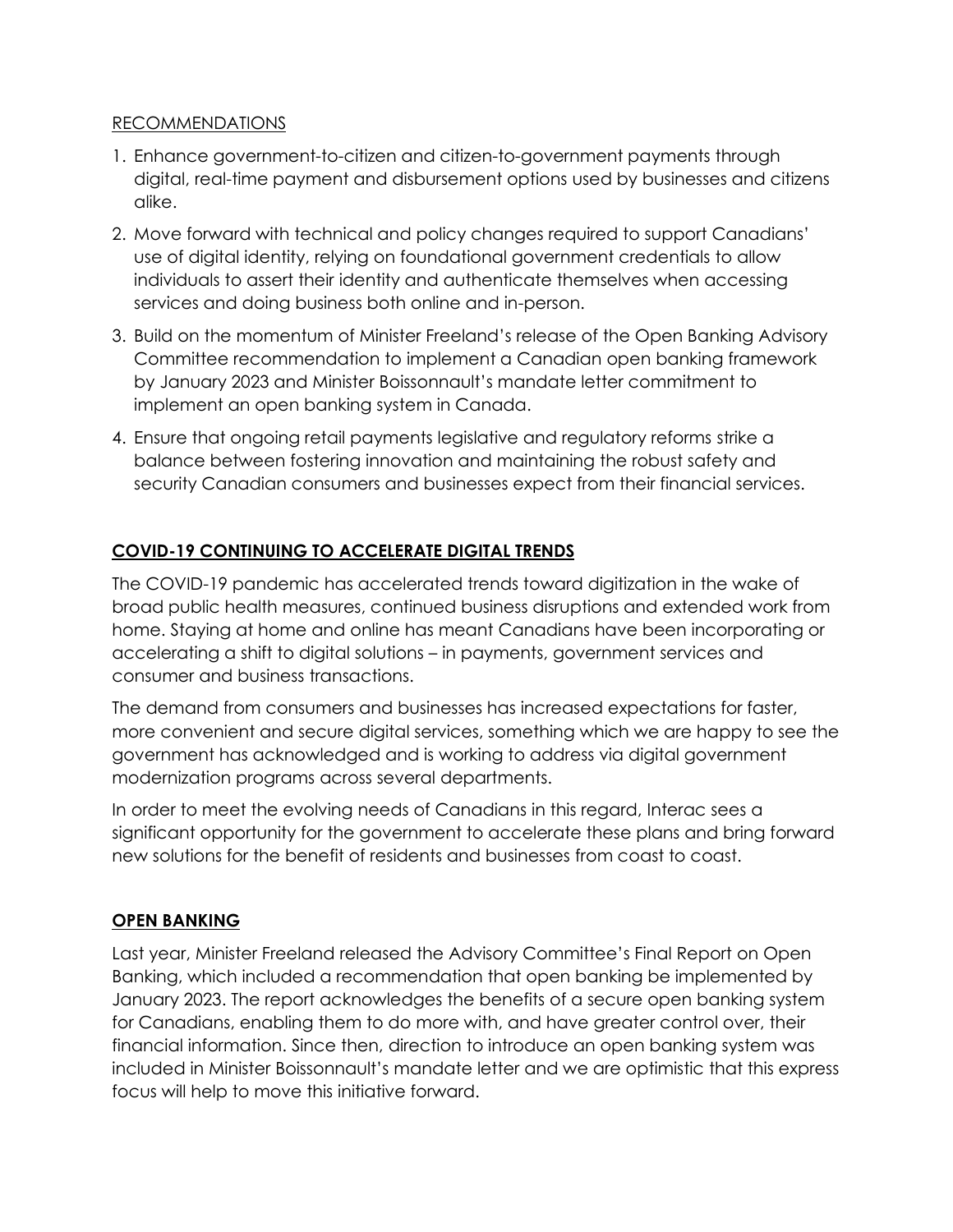Interac is eager to see an open banking lead be appointed to help steer the execution of all phases of the implementation plan as set out in the Advisory Committee's report. To create a truly made-in-Canada solution that is inclusive, flexible, and extensible, government-industry conversations should lead to a joint action plan where each side has a clear role to play, bringing to bear their respective value.

There is a consumer need for open banking in Canada. According to the Department of Finance, approximately 4 million Canadians use apps with screen-scraping as a method of accessing personal financial data<sup>1</sup>, even though 92%<sup>2</sup> of Canadians have privacy concerns due to not knowing how their data is used. Unfortunately, they don't have better options to meet their needs – which include help with information sharing between institutions, easier onboarding experiences, personal financial management help and more.

Open banking discussions should also focus on small-to-medium size businesses (SMBs), which made up 98.1% of all employer businesses in Canada in 2021<sup>3</sup> , and are an integral part of the economy contributing over 53.3% to Canada's GDP as of 2019<sup>4</sup> . As a result of COVID-19, small businesses were also more likely to expect a decrease in profitability and sales, compared with larger businesses<sup>5</sup>. Open banking could make it easier for businesses to set up their companies, access initial funding, manage their administration and accounting overhead, access working capital and more. Cash flow issues are among the top reasons why startups fail<sup>6</sup> . Understanding their cash flow position, which can be facilitated more easily in an open banking environment, can help them plan better and avoid future pitfalls. As the government encourages job creation in high-risk high-reward fields such as AI, new high-growth companies who have thin credit files can, through an open data platform, have easier access to funding options than they may have had access to in a non-open banking environment.

To address the above challenges and help create opportunity, the Department of Finance has a detailed path set out by the Advisory Committee report. The timeline recommended by the Committee is aggressive, and effort should be directed toward advancing the design and implementation of an open banking system expeditiously. Interac, as a trusted brand with reach across the country and expertise in governance to bring together constituents typically competitive to one another, is well suited to support the efforts outlined in the report. For the past two years, Interac has participated in open banking industry associations, has closely followed technical specification developments within Canada and globally, and continues to play an active role in convening the Canadian financial services ecosystem to address the

<sup>1</sup> https://www.mccarthy.ca/en/insights/blogs/snipits/senate-open-banking-report-calls-swift-governmentactions#:~:text=FCAC%20Oversight%20of%20Screen%20Scraping&text=According%20to%20the%20Department% 20of,of%20accessing%20personal%20financial%20data

<sup>2</sup> https://www.priv.gc.ca/en/opc-actions-and-decisions/research/explore-privacy-research/2016/por\_2016\_12/

<sup>3</sup> https://www150.statcan.gc.ca/n1/pub/45-28-0001/2021001/article/00043-eng.htm

<sup>4</sup> https://www.ic.gc.ca/eic/site/061.nsf/eng/h\_03090.html#figure13

<sup>5</sup> https://www150.statcan.gc.ca/n1/pub/45-28-0001/2021001/article/00043-eng.htm

<sup>6</sup> https://www.cbinsights.com/research/startup-failure-reasons-top/Helping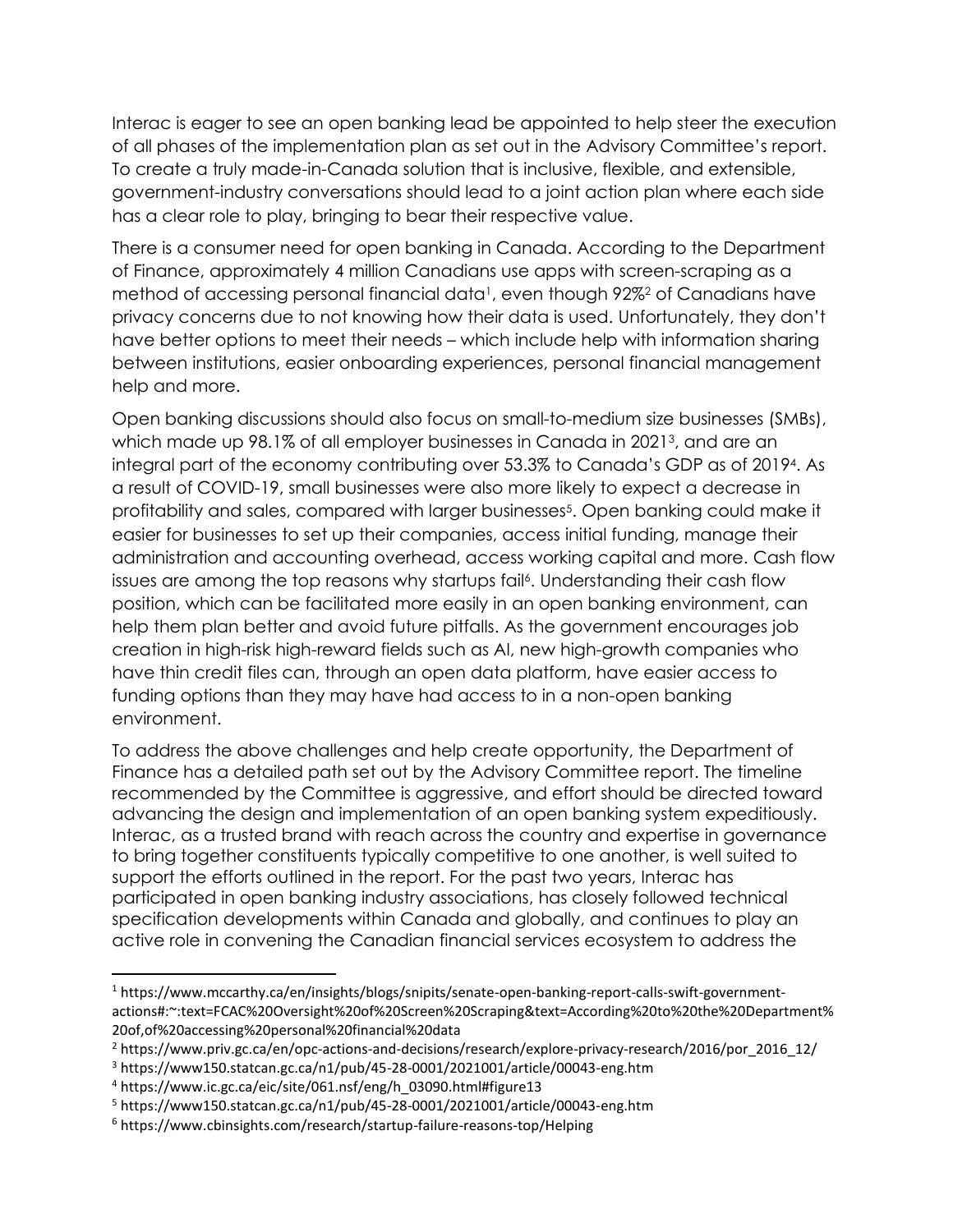benefits and gaps on the collective road to open banking. Coupled with our role in modernizing Canada's payments infrastructure with the Real Time Rail, as well as digital ID offerings, we see increased benefits for all of Canada with the timely implementation and launch of an open banking framework.

**We look forward to working with the government as it pursues a made-in-Canada model of open banking, as a complementary effort to modernizing Canada's payments system and digital ID offerings.**

## **PAYMENTS POLICY AND LEGISLATION**

Interac is supportive of the overall direction of the government on the Retail Payments Oversight Framework and the *Retail Payment Activities Act* as contained in the 2021 *Budget Implementation Act*. We believe that a modern retail payments sector needs smart, agile regulation and look forward to continued progress in this area by the Department of Finance and the Bank of Canada.

**We encourage the government to continue working collaboratively with industry to ensure forthcoming regulations and guidelines strike a balance between fostering innovation and maintaining the robust safety and security Canadian consumers and businesses expect from their financial services.** 

### **MODERNIZING BUSINESS AND GOVERNMENT PAYMENTS**

Just as COVID-19 accelerated consumer use of digital payment methods, organizations of all sizes have sought to fast-track innovations within their own business models to incorporate efficient, digital, real-time payment tools and products.

One of the ways in which the government can adapt to better serve the public is by increasing its adoption and usage of digital payment solutions. New payment capabilities offer the ability for people and businesses to conveniently pay and receive money from government, all while ensuring security and protection of personal information is upheld.

Interac recently launched *Interac* e-Transfer for Business, an innovative solution that builds on the widespread adoption of the *Interac* e-Transfer service. *Interac* e-Transfer for Business can streamline paper-based accounting processes to help businesses maximize working capital and reduce operational inefficiencies. Key features include the ability to send funds instantly with real-time confirmation, higher transaction limits and account numbers that can be used to route payments.

For the Government of Canada and other governments across the country, COVID-19 has emphasized and reinforced the need to be able to move money to individuals and businesses quickly and securely.

*Interac* e-Transfer Bulk processing services offer a secure way to make thousands of payments through a single file upload, without the need for the recipient's banking information. Governments can use this service to distribute things like emergency aid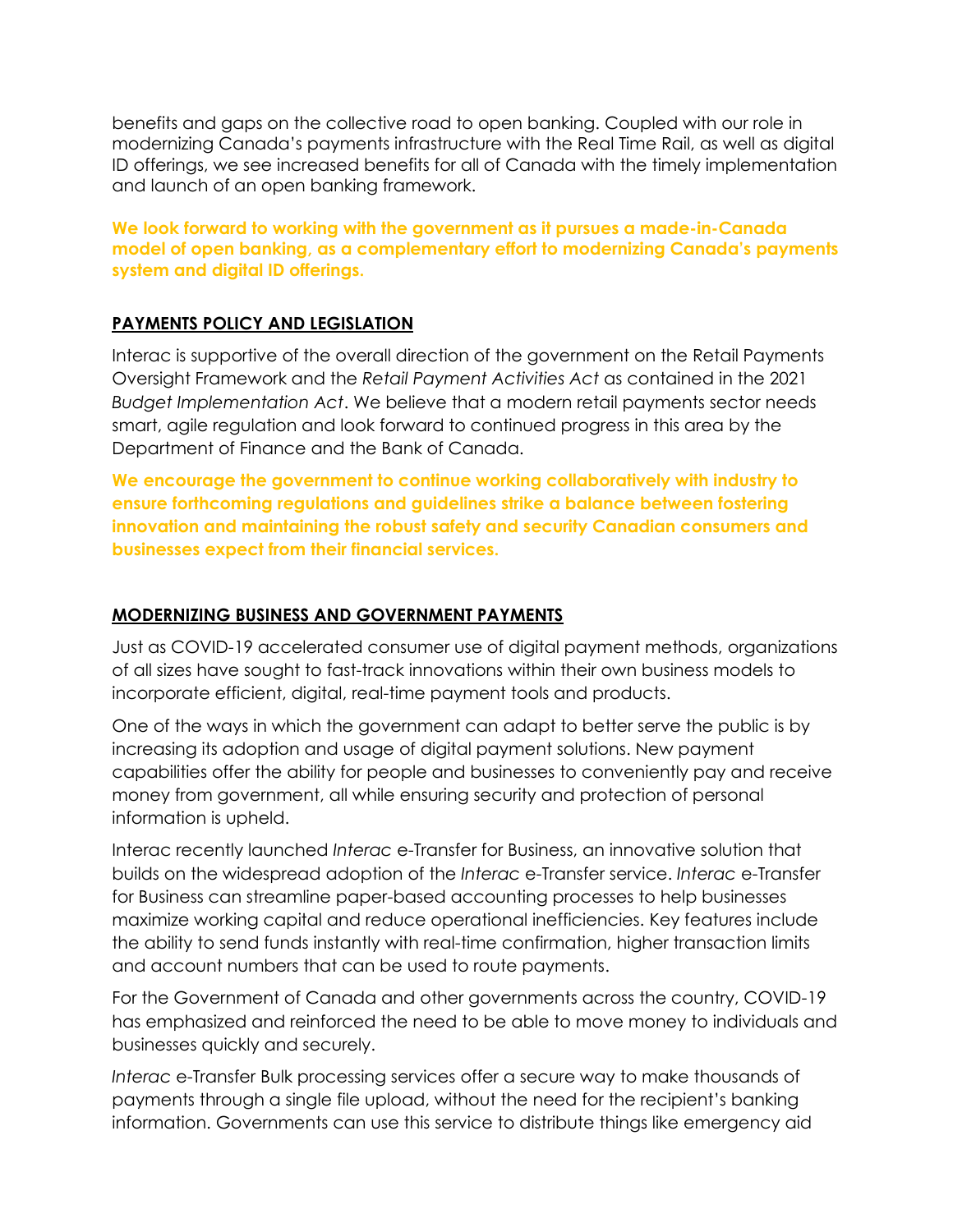relief quickly and securely to those who need funds fast, as well as to request and collect payments from residents. This solution has been utilized by several provincial governments to distribute aid securely and quickly, including Alberta and Ontario.

**Interac sees an important opportunity for government to modernize government-tocitizen and citizen-to-government payments through digital, real-time payment and disbursement options used by businesses and citizens alike.**

Interac is also continuing its work as a vendor to Payments Canada to deliver the exchange solution for the country's new Real Time Rail (RTR).

Interac's connectivity to nearly all Canadians via its network of financial institutions from coast to coast, as well as its experience in secure, real time payments through the *Interac* e-Transfer service, will be critical to delivering the RTR and enabling the market opportunities associated with payments modernization in Canada.

## **DIGITAL ID**

The world is being transformed digitally, with Canadians increasingly relying on technology to exchange not only money, but also their identifying information. Three in four Canadians say government services should be accessible online instead of inperson, with approximately half agreeing it is more important now than pre-COVID-19 to access health (55%) and government services (50%) online.<sup>7</sup>

With this in mind, Interac was pleased to see the government include a commitment to digital identity in its recent mandate letter to Minister Fortier. We agree that developing common and secure approaches for trusted digital identity platforms will be critical to supporting seamless service delivery to Canadians.

For digital identity to fully provide its benefit to society, it needs to be underpinned by foundational government credentials, such as birth certificates, citizenship documents or permanent residency status. These documents are the means by which we obtain other trusted identities, such as bank cards and employment credentials.

Industry has an important role to play in establishing common standards and platforms to allow for digital identities to be used widely by all Canadians. Some recent steps, such as the Digital Identification and Authentication Council of Canada's (DIACC) launch of the Pan-Canadian Trust Framework™, a set of digital ID and authentication industry standards for the implementation of digital ID across Canada, show progress in this work and a path for the acceleration of digital ID adoption.

At Interac, we believe digital identity can serve as a bedrock for an inclusive digital economy. Having recently completed a strategic transaction to acquire the exclusive rights to SecureKey Technologies' digital ID services for Canada, and following our acquisition of 2Keys Corporation in 2019, Interac is working directly with governments

<sup>7</sup> https://www.newswire.ca/news-releases/three-in-four-canadians-want-government-services-to-be-availableonline-post-covid-19-816215447.html